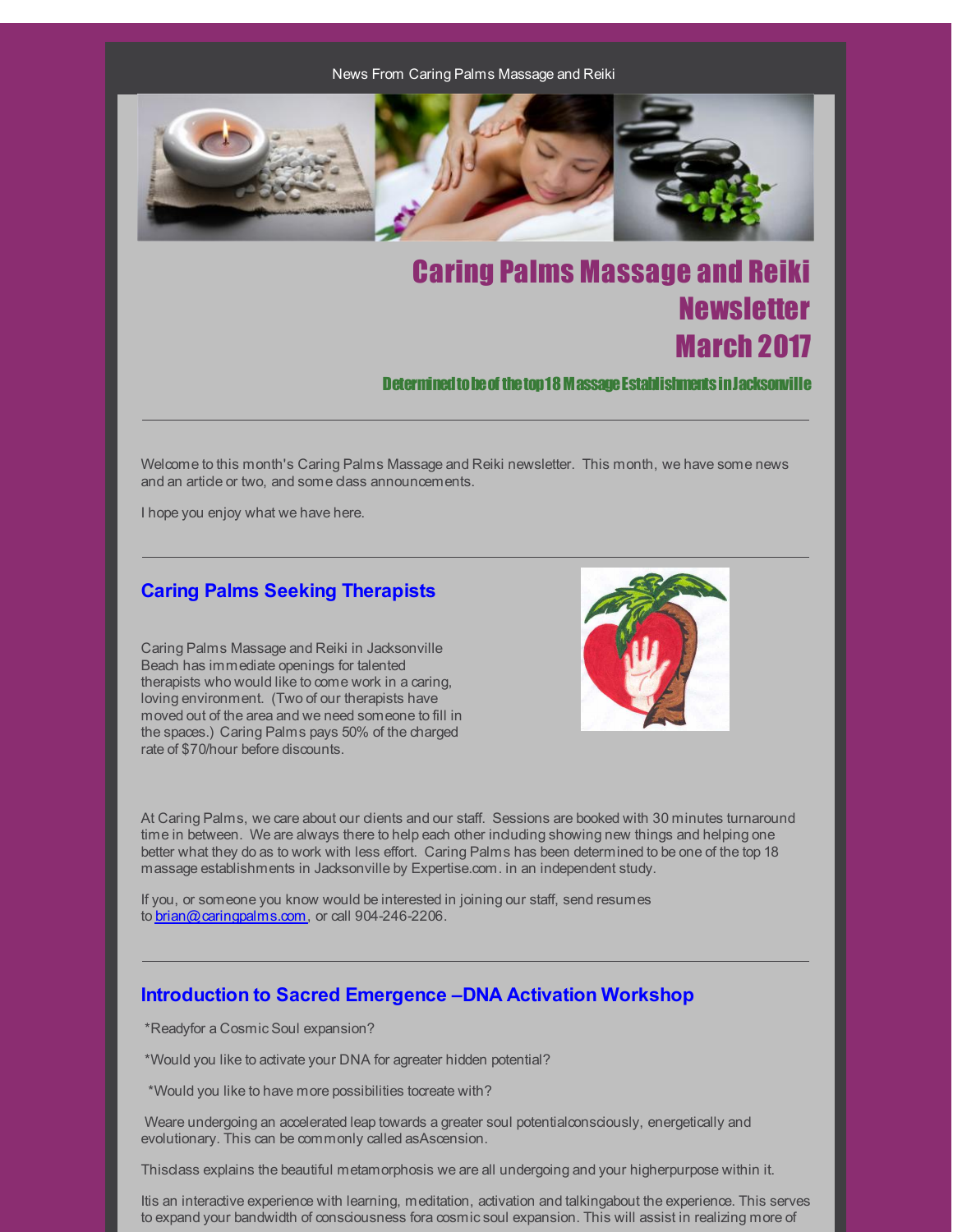your light, gifts,divinity and perhaps your star soul or starseed heritage. A starseed is someonewho may identify with living other places besides on earth, which we'll go overand help discover.

Comefor an amazing experience to upgrade your light codes and transform at a deeperlevel.

On**March 4 Saturday 1-3 or 4pm** depending on the amount of participants.

Clickhere for more of an understanding what this experience can do for you.

To learn more about this class, go **[Here](http://r20.rs6.net/tn.jsp?f=001CfRxCTirCvqtAaR_dWkcKgfgBmiJ9l9QMrFent0hiKfXTZn-1l0uQbBJm5js0e3rr3OY3WNp1rXDgvUaAIhH4wX3bVxS_C4xKXBP9vgttxw2kg1HL3xU5U2aSimm040XdzyZIUscEcN6DUOkhuI2RiA3gXtH7qDcqSSJAv50O6iI8QcW6QRcdg==&c=&ch=)**

#### *The cost for this workshop is \$30 and can be paid at the door or online* **[here](http://r20.rs6.net/tn.jsp?f=001CfRxCTirCvqtAaR_dWkcKgfgBmiJ9l9QMrFent0hiKfXTZn-1l0uQSMANnnCHR3hbmQ6fBpGMQjP1FiVN-WX4RlxXsmOs2vZzuuvI8E1HEaJyBo4F3_O3twzEeADH0XdHa-TGRC93rKVLVz8yB1uTXC_NCB5odLJLGJFnGTQQ1uafTApx3tntKsKGuLT96I4LJ3g9Mw9ZIFh8H8u6oMfFjKvIMhNe2J6RSCDcyJcHkOvi3uXHa7iEreavRee7Gng0HZOsBjjACE=&c=&ch=)**.

This class is taught by **Imelda Arcilla**, an Intuitive Soul Strategist, Alchemist, Energy Healer & Creative Ascension Guide. To learn more about her, go to **[Imelda's](http://r20.rs6.net/tn.jsp?f=001CfRxCTirCvqtAaR_dWkcKgfgBmiJ9l9QMrFent0hiKfXTZn-1l0uQbBJm5js0e3rk7CocRvnG1HNYq_mBaLITLwuefE8mg_nfDS-GXu7CpXok6AJSqWKuKKrRJMe-JlT_myKsQONr2A4k9S-Bj9HSQ==&c=&ch=) website**.

**Please let us know if you will be coming sowe can plan accordingly.**

### **Past Life Regression and Meet Your Guide Meditation Workshop**

Please join us at Caring Palms on Saturday, **April 1st, 1pm-3:30 pm** for aGroup Past Life Regression session facilitated by **Laura Bogen**, CertifiedHypnotherapist and QHHT Practitioner. Using a simple, but effective visualizationtechnique, the first part will include experiencing one of your past lives thatis most appropriate for you to see at this particular time in your life.

Did you witness the library of Alexandria burning? Were you the chief ofan ancient native tribe? Perhaps a knight in medieval times? The possibilitiesare endless.

Then stay a bit longer for the second part, an effective guidedmeditation that will take you to meet your spirit guide, where you will receivea gift & message pertinent to your life at this time.

Lastly, we will leave time for a short, fun mental exercise anddiscussion.

All you have to do is show up! (We recommend that you bring a pillow tosit on, as space is limited.) Call to reserve your spot or sign up and payonline. Walk-ins are welcome.

All you have to do is show up! (We recommend that you bringa pillow to sit on, as space is limited.)

#### *The cost for this workshop is \$25 and can be paid at the door or online* **[here](http://r20.rs6.net/tn.jsp?f=001CfRxCTirCvqtAaR_dWkcKgfgBmiJ9l9QMrFent0hiKfXTZn-1l0uQSMANnnCHR3hoA4VcdjK3OIp8-q6EA1K1CApGxip8Re6wtGCyuHFKPD-31dZ4apTQscEegQNiBat59d--Q-U2a4nZC578REyYZBk3nG4V0I__aJ6nC2xlPhOQ2C00TrYd04PBCoeczicaZ7Q7jfM4cDScV3CIMXO-D0kwnjTq5nT&c=&ch=).**

Call Caring Palms to reserve your spot. Check outLaura's website **[HERE](http://r20.rs6.net/tn.jsp?f=001CfRxCTirCvqtAaR_dWkcKgfgBmiJ9l9QMrFent0hiKfXTZn-1l0uQWXOUt6D0vBwEUwD-vgF8-9uNBKTDruAI52XXk9bBEWwXucEDsIFwzXyH8uhYkG5h-eeBlawWxU0oYqntLBd1f5208NjKfgu1pv2bZbPKCN4&c=&ch=)**.

(No, this is not an April Fool's Joke)

Please let us know if you will be coming so we can plan accordingly.

### **March Special**

#### **\$15 off any 60-minute or 90-minute Freeform Massage Session**

Esalen-inspired freeform massage offers relaxation in the extreme using long, slow strokes with varying pressure and continuous movement with pauses to allow the body to assimilate what has just happened. It also incorporates stretches that allow the muscles to be worked deeply. There is no routine. It is all completely intuitive. There are moves, and those moves could be ones used in other styles, but they are put together based on what feels right at the time. The idea is to treat the client like a whole being rather than a series of parts. The flow of the movements makes all the parts feel integrated into the whole that it is. At the heart of the session is a sense of empowering each individual to regain asense of harmony, reverence, and balance, and to awaken inner resources for healing. While the video on the website shows this done with minimal draping, versions of it can be performed with standard draping, and is up to the client and the therapist to decide what is best.

#### **\$15 off any 60-minute or 90-minute Freeform Massage Session!**

For more detailed information on Freeform Massage, go **[Here](http://r20.rs6.net/tn.jsp?f=001CfRxCTirCvqtAaR_dWkcKgfgBmiJ9l9QMrFent0hiKfXTZn-1l0uQZkRCNXpMzWoEa_kTypegy0DuzHD51Mq45oDGpVebadZS0xejJDuzNmnvlmzP40j-sbUtFIdSLInhuFzFEMSETJ16xaCz0gffFjFpMjmgYiRi-PQS9JUVwKUktCFfJnh8Q==&c=&ch=)**.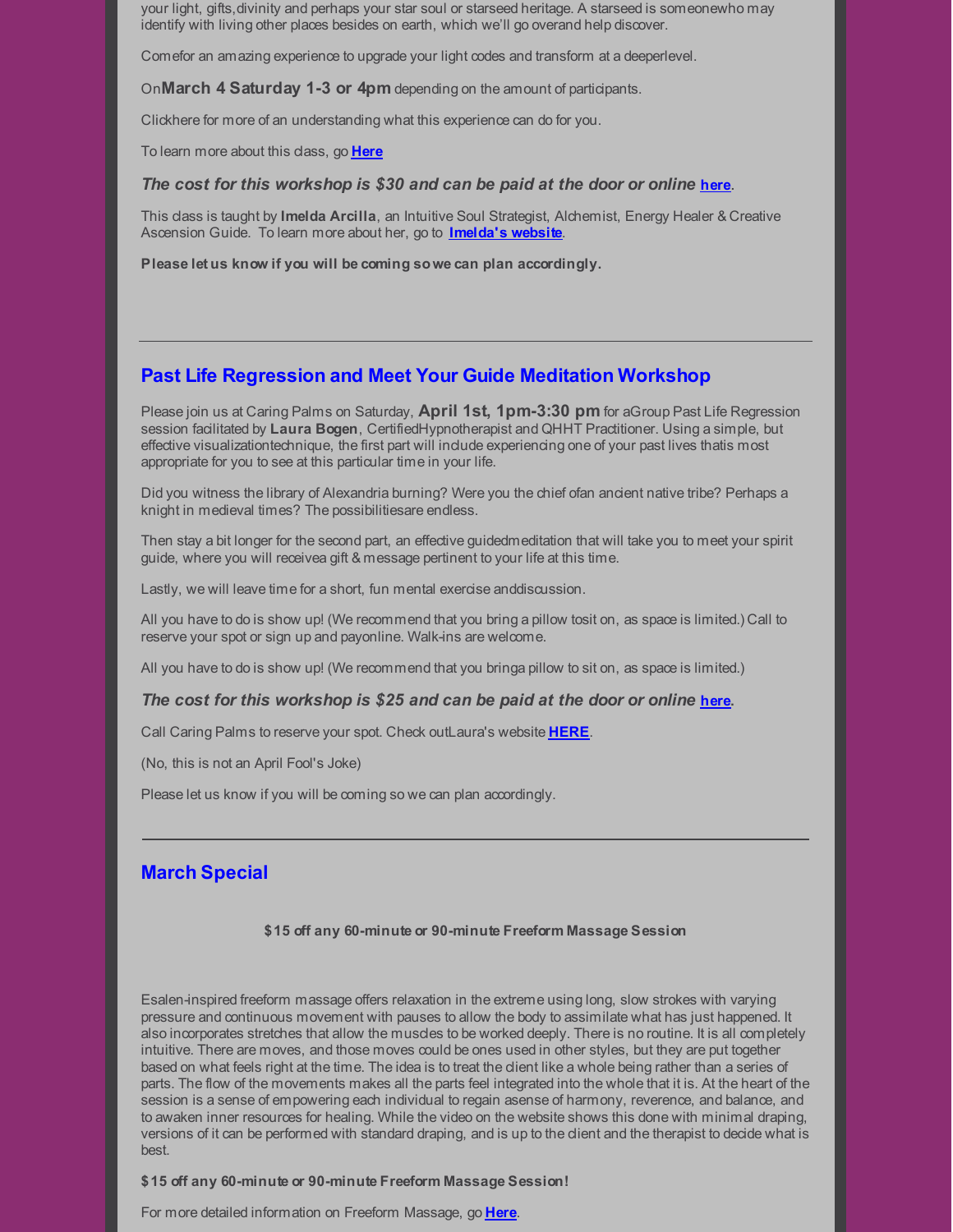# **Leave a Review, Enter Our Drawing**

Leave a review and be entered in a drawing to win a free session. If you have enjoyed the services at CaringPalms, whether that be massage, Reiki, or classes, or something else, pleaseleave a review on one of the review sites like Google, Facebook, or any of the many places that takereviews. Lately, it has been thesereviews that have been bringing new clients into the studio, and all have beenglad they found us.

Anyone leaving a review will be entered into the monthly drawing to wina free session (massage or Reiki). Reviewersmade between the first and last day of each month will go into the drawing, andthe winner will be pulled on the first of every month. Thank you all that have left reviews, and congratulations to the people who havealready won free sessions (Courtney, Matt, Shari, Jessica, Kelly, Cynthia, Sharon, Susan, Catherine).

**Note:** We are asking people not to post on Yelp unless you are a person that posts there regularly. Yelp has some qualifying software that looks at each review, and if you are a regular poster, your comment is deemed "Relevant", otherwise your comment is marked "Not Relevant". While Caring Palms has 15 5-star reviews on Yelp, only three of them are deemed "Relevant", and one has to go through another step to see the remaining 12.

# **Thumbtack**

Caring Palms is trying to establish itself on Thumbtackwhich is a per demand website. If someone is looking for a massage, they putout a request for a quote. Massage therapists in their area see these and sendquotes if they feel they are relevant to what they do. To help Caring Palms'standing, we need reviews on Thumbtack (as they don't see any of the otherreviews that we have on other sites). Even if you have left a review beforesomewhere else, if you leave a review on Thumbtack, you will again be entered intoour monthly contest to win a free session.

To leave a review on thumbtack, go **[Here](http://r20.rs6.net/tn.jsp?f=001CfRxCTirCvqtAaR_dWkcKgfgBmiJ9l9QMrFent0hiKfXTZn-1l0uQSMANnnCHR3hMUV-rQu53K4K9fGJOyAH2pM2tg49ehmJ_qhpeURJDaezcGaTNGqZQXNd9xGWwxfvXoxrNDR31fNPfhiHJ2cEDA==&c=&ch=)**.

# **T-Shirts for Sale**

Caring Palms has been experimenting with t-shirtsaimed specifically at Lightworkers. A Lightworker is any type of healer, butmore specifically an energy healer (and this could be Reiki or some other typeof energy, yoga instructor, Meditation teacher, Medium, or anything else withthat basicidea). While we are continuing to design more (in our spare time), these are what we have available. If you like any of these, go to thelinks below and place an order. If you think someone else will like them, passthe links on to them as well. The cost per shirt is \$21.99.

Shirts are ordered through TeeSpring.com, so we don't needto have a minimum, and Caring Palms does not have to carry an inventory. Their processis quick and easy, and you can pay with a credit card or through Paypal. (Although shown in black, they are available in other colors.) Hereis what we have created so far...



**[Order](http://r20.rs6.net/tn.jsp?f=001CfRxCTirCvqtAaR_dWkcKgfgBmiJ9l9QMrFent0hiKfXTZn-1l0uQSMANnnCHR3h2zGmPmDlK9b_qHWYNiL-XZCR5J9Wu_63cUq3KDKFsvhiEM152p06uVM8KUcBJcrtQD8Dkux3n74fIlRL1A7hZR5bruni-Z5mDPSg0u89Mgtx3bgrOABjCOcFKa9481EIFlbXjsjI8-4G4nF_wge_rZ4vvFkWVtWW&c=&ch=) Here**

**[Order](http://r20.rs6.net/tn.jsp?f=001CfRxCTirCvqtAaR_dWkcKgfgBmiJ9l9QMrFent0hiKfXTZn-1l0uQSMANnnCHR3hKtoL-UEbATSvaVjE-9j4DSV8_OZx7TKmsavo1zSUW1hwI6C_2q3F2sbXe9I6XoZn7KPlVpl7zwsEKGVIUU7TmHEIPugBhWmf4Gmk-Sy67xH2jzQrb-i44I9aLQrdBfPvNa26UIJ3mV7o0kVNfUTdfnvfcen8SJja&c=&ch=) Here**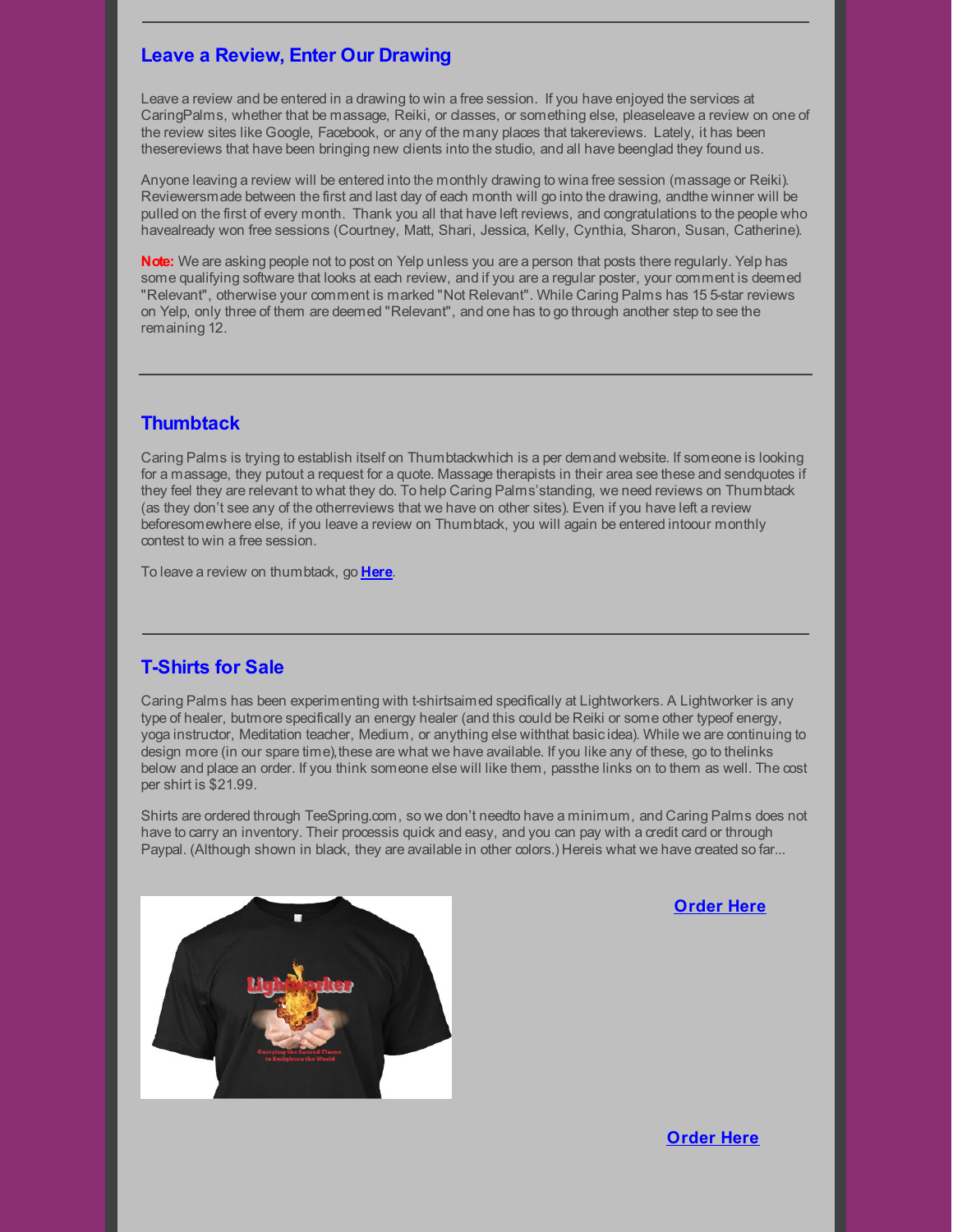

### **[Order](http://r20.rs6.net/tn.jsp?f=001CfRxCTirCvqtAaR_dWkcKgfgBmiJ9l9QMrFent0hiKfXTZn-1l0uQSMANnnCHR3hWmhFsYwV2RRX-UcGE7cVkJvBQ7dtFhNxqHN0zkUKDj4NmYMGUXCIJcMocLFfXb1oMl3w3ih-G1MsdFCJWx-FQZsNFt43r0iWp0mj6DdXTas5JXKWwmpDbQzsEqgI1RfmOLtZwTVmrtLtZHVu_dbxtXeOElYfxbqH&c=&ch=) Here**

# **Guided Meditation CDs Now Available In-House and Online**

The first three guided meditations are now available. Wehave a small inventory in-house). When these havebeen sold, we will replenish them (replenishment takes about 10 days). Thesemeditations are also available online as CDs or MP3s and can be purchasedthrough the **[Meditations](http://r20.rs6.net/tn.jsp?f=001CfRxCTirCvqtAaR_dWkcKgfgBmiJ9l9QMrFent0hiKfXTZn-1l0uQWXOUt6D0vBw6eS7h4S8m2v2GkMUgH2LAUfVZ59X2nXUPg4EOO1R9fAMlcChYHfLU1jzuNWiVf8jFQarClFkQ2Vv9O-suzKKKuvIrybN2yknfQO30FYv60E=&c=&ch=) Page**. If you arelooking for a safe meditative journey to relax or work, come see us, orpurchase one (or all three) online. Available meditations include, FindingSanctuary, Working Through Past Experiences, and Visiting With YourGuides. We are hoping to have the otherthree available within a few months.

# **Reiki Share at Caring Palms**

Caring Palms has a Reiki share everymonth. A Share is where Reiki practitioners get together to work oneach other. Group Reiki work is done where each person gets time on thetable and worked on by several therapists at once. Any practitioner isinvited no matter what lineage they have or practice level they are at. If you are a non-practitioner and have not experienced Reiki, you are also welcome.

The next Reiki share is on**Wednesday, March 1st from 7pm to9pm**. Pleaselet us know if you will be coming.

# **Locally or Globally? Raising Vibration**

### **by Brian Dean**

I was getting coffee the other day and had parked on theside of the building. After I came back with my cup of Joe, I saw that I had toback out into the drive-thru line to get out. Thankfully, someone was kindenough to let me back out, but I still had to wait for the line to progressuntil I could actually leave it to go toward the exit. Now there was one personahead that watched the car ahead of them pull up twice and did not pull up tomatch. They sat there with two car lengths between them. Unfortunately, becausethey had not pulled up, there were a couple of us that could not leave untilthey did.

Now after the expected moment of road rage went throughmy mind, I started looking at this and a lot of other things differently. Onecould say that this person was self-centered, but I think a better term mightbe centered on self (which I believe is different). They were thinking verylocally. They were focused on themselves and what they were doing, not anythingelse around them. Unfortunately, this is something I see a lot of.

Have you ever been in the grocery and noticed someoneblock the aisle with their cart while they look at the things on the shelf?This happens a lot, especially in the big warehouse stores. People are sofocused on what they are doing, what they need, what they want, that they don'trealize that there are other people in the store (or on the road) with them.

One thing my mother always taught me was to pay attentionto other people, and be kind. Let cars out in front of you. Don't block thegrocery aisle. Step out of the way and let others by. And while I didn'trealize it, she was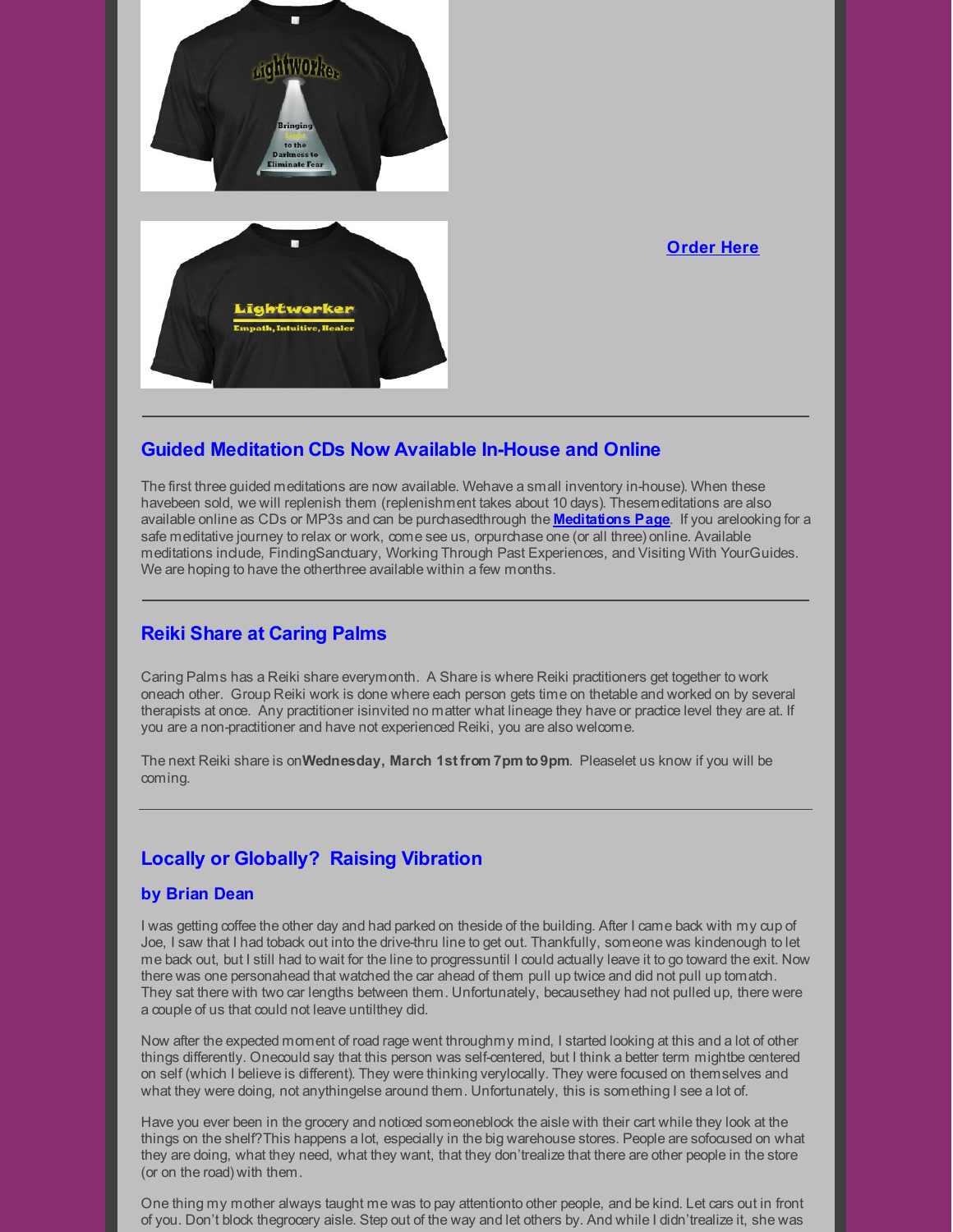teaching me to think globally.

Thinking globally, at the most basiclevel, is noticingthings immediately around you. Who is around you? What is around you? What isgoing on around you? Noticing these things puts us in a position to act. Torespond to situations. Moving so others can get by. Pulling up to the car infront of you because it will allow vehicles behind you to pull into that turnlane. It gives you the ability to give a kindness.

Moving out from there, global thinking expands to indudethe area around you, the climate, the mood. It allows you to do positive thingsin your local area, even if that is simply talking to a neighbor and calmingthem over something that happened. Or making a suggestion that motivates themto do something positive which will motivate someone else to do somethingpositive.

Eventually, thinking globally effects the entire world. Butit does not mean you have to be a leader of a country. It means you need tothink of things you can make happen, like putting new ideas in people's headsthat eventually grow and spread that eventually make real positive change on alarge level. In turn, you are raising the vibrations, of people, of areas, ofsituations. Raising the vibrations helps others think more positively, more centeredon others.

I'm doing that right now as I think globally, and makesuggestions to a large group of people hoping they will take it to heart andspread it. Maybe positive change will come from here as well as other areas.So, enlarge your area of perception. Look at what is around you. Do a kindness.After all, kindnesses eventually come back. That too is called Karma.

### **Choosing Evil**

#### **by Brian Dean**

I was watching a program on TV last night that displayedsomething I thought to be profound. It said, "No man chooses evil because it isevil, he only mistakes it for happiness." Wow.

If we think about it, people don't choose to do evilthings because they want to do evil things. Someone doesn't decide to be meanbecause they want to do mean things. They do these things because they think itwill bring them joy or happiness.

This can be seen in all parts of the world nowadays. Therich don't see themselves as doing mean things to those less fortunate. Theysee themselves bringing themselves joy by making more money, making themselvesricher. After all, that money buys the things that make them happy.

They might not care for those that are less fortunate, but they don't feel they are evil. In fact, I'll bet they feel the same asthose that don't make as much. I'll bet they feel that they are working hard tojust get by.

But perception is everything. And perception is dependenton which end of the spectrum you are at.

What we need to do is find a way to change the perceptionof those doing evil to get them to see that there are other things that canmake them happy, like helping others.

It is harder to fight evil, when those that are evil donot realize that they are. And aside from most James Bond villains, I feel mostof them don't. In fact, I could venture that the Nazis believed that they werenot evil when they decided to ostracize the Jews. I'll bet they thought theywere doing what they needed to do to unify the country. Unfortunately, theyunified it by creating a menace when there wasn't one, and persecuting and murdering innocentpeople.

While I may not have an answer, or any answer to thisissue, I found the quote interesting and thought provoking. And it might giveus all a new perspective on why things are like they are, give us some thoughton how to start making people realize happiness can come from many things, andto find other things to be happy about.

### **Reiki Class Schedule**

The followingis a list of currently scheduled Reiki Classes. Each class (unlessotherwise marked) currently has a status of 'Scheduled'. This means thata date has been set, but no one has signed up for it yet. Once a deposithas been received for a class, the status will be 'Confirmed'. Any classmarked as 'Closed' has filled up. (Note: In some cases, one may be ableto enter a class marked 'Closed' with permission of the instructor.)

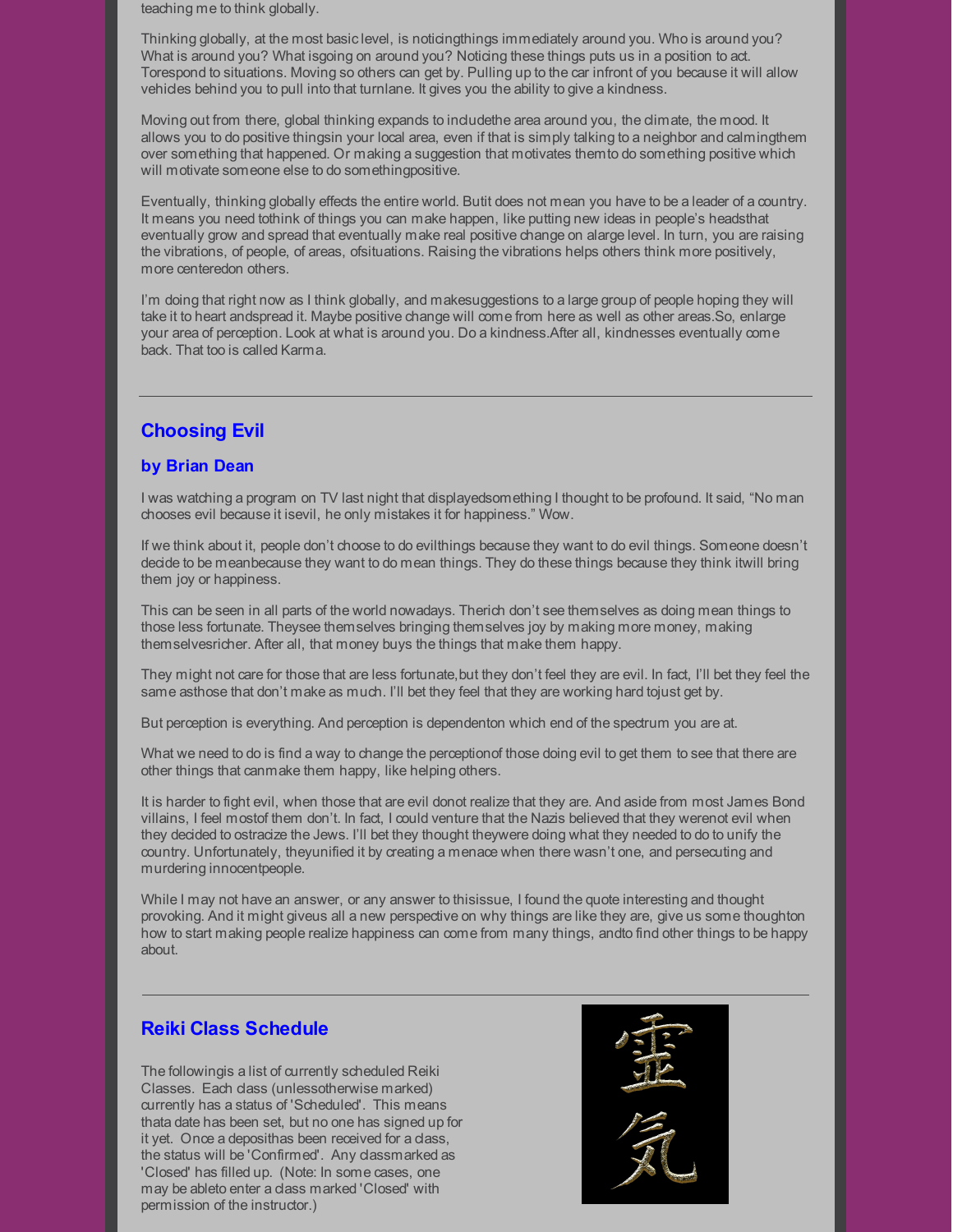#### Reiki 1

- March 11 (Saturday) 10am 5pm **Confirmed**
- April 15 (Saturday) 10am 5pm
- April 18 (Tuesday) 10am 5pm
- May 13 (Saturday) 10am 5pm
- June 10 (Saturday) 10am 5pm
- June 20 (Tuesday) 10am 5pm
- July 8 (Saturday) 10am 5pm
- July 11 (Saturday) 10am 5pm
- August 12 (Saturday) 10am 5pm
- August 28 (Monday) 10am 5pm
- September 9 (Saturday) 10am 5pm
- October 14 (Saturday) 10am 5pm
- November 11 (Saturday) 10am 5pm

#### Reiki 2

- March 21 (Tuesday) 10am 5pm **Confirmed**
- April 22 (Saturday) 10am 5pm
- May 23 (Tuesday) 10am 5pm
- June 17 (Saturday) 10am 5pm
- July 18 (Tuesday) 10am 5pm
- August 15 (Saturday) 10am 5pm
- August 19 (Tuesday) 10am 5pm
- August 29 (Tuesday) 10am 5pm
- October 21 (Saturday) 10am 5pm

#### Reiki 3

- March 18 (Saturday) 10am 5pm **Confirmed**
- April 18 (Tuesday) 10am 5pm
- May 27 (Saturday) 10am 5pm
- June 20 (Tuesday) 10am 5pm
- August 26 (Saturday) 10am 5pm
- August 30 (Wednesday) 10am 5pm
- November 18 (Saturday) 10am 5pm

All classes are open to anyone wanting to learn thisunique method of hands-on healing. The cost for each class is \$125 nomatter what level of Reiki the class is for. A \$50 deposit is required aminimum of seven (7) days prior to the class date (or permission of theinstructor) to reserve a space in the class. Classes with no depositsreceived by the cut off date will be canceled. All class statuses may beviewed under Reiki, Reiki Class Information, and Class Schedule. You canalso sign up for classes there. (Check the website for the location.)

**Each Reiki class is NCBTMB and Florida Board of Massage Approved forsix (6) Continuing Education Hours (CEUs)**

# **Advanced Body Mechanics and Techniques**

The following is a list of currently scheduled dasses. This class is a two-day class worth 12 CE hours for massagetherapists. Each class (unless otherwise marked) currently has a statusof 'Scheduled'. This means that a date has been set, but no one hassigned up for it yet. Once a deposit has been received for a class, thestatus will be 'Confirmed'. The schedule is as follows:

- June 13 -June 14 (Tuesday 9am 5pm and Wednesday 10am 4pm
- August 5 August 6 (Saturday 9am 5pm and Sunday 10am 4pm
- October 7 October 8 (Saturday 9am 5pm and Sunday 10am 4pm

Alldasses are scheduled to be held at the Caring Palms Studio. Should thelocation change, that change will be on the website and studentsnotified.

Maximize your resultswith less effort. Utilize the science of martial arts and apply it to massage.Advanced Body Mechanics and Techniques for Massage Therapists, is designed toreconnect the massage therapist with proper body mechanics and techniques whileputting a new twist on things and showing how to get more pressure with littleeffort. While it does go over some basics, it takes body mechanics to a newlevel where every move involves the use of the therapist's entire body so theycan work without hurting themselves. The class being part lecture, parthands-on practice takes positions, centering, and the proper use of bodystrength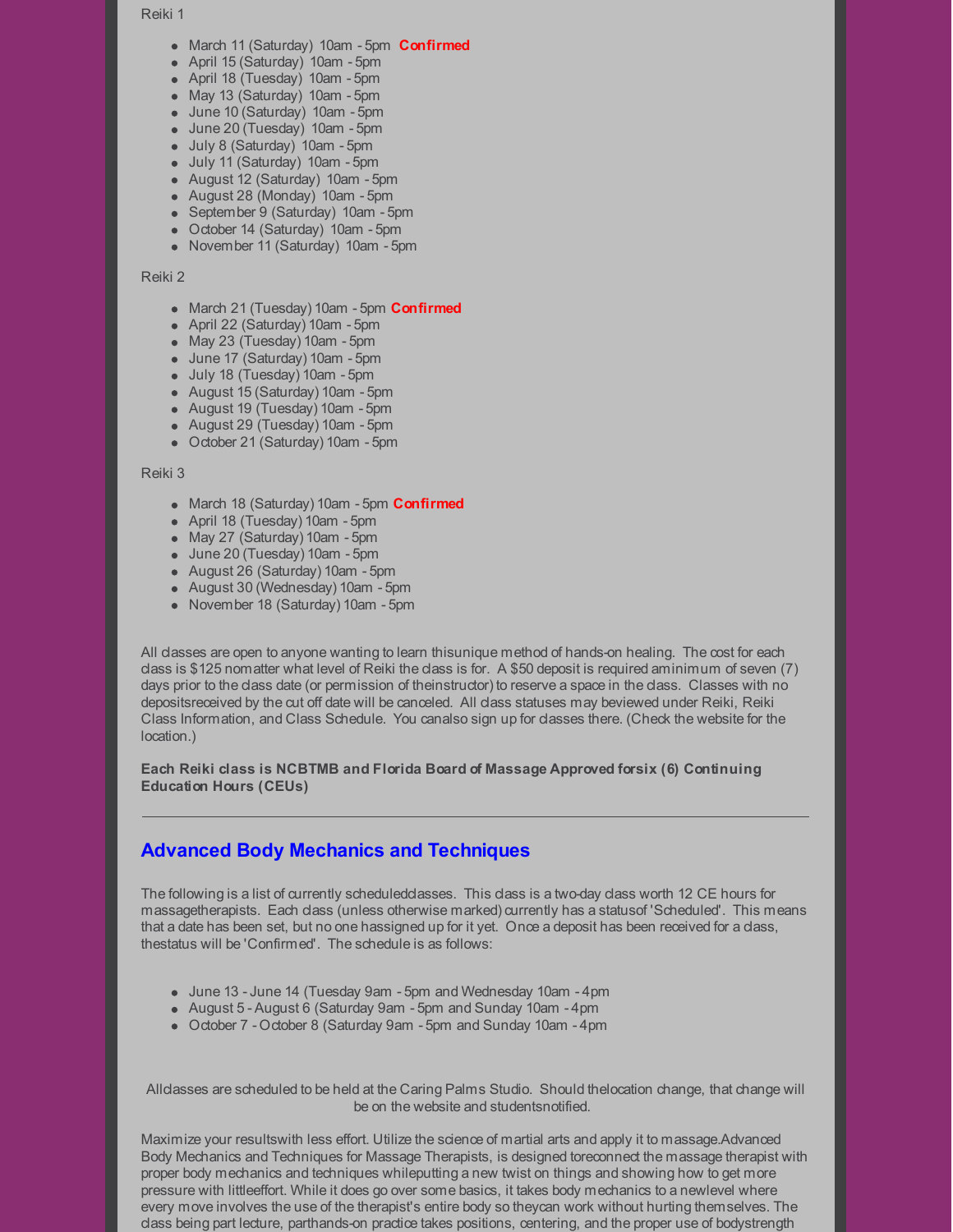from Japanese martial arts and applies them to the art of massagetherapy. It also shows how to focus one's energies to increase their strengthwith simple exercises meant to teach the student how to 'think' beyond wherethey are working so they can get deeper into the client and to channel theirenergies to the point of thought. The student will learn how to focus theirenergies and use their body to do deep work and not get hurt. This dass willhelp anyone to work deeply with less effort no matter if one is 90 pounds or250 pounds. This class is for both the seasoned therapist and the newtherapist. It will show moves everyone does, but in a new light as well asmoves many people may not have seen before. The idea is not to dictate how topractice, but to show better body mechanics which the therapist can adapt towhat they do. This is true whether they adapt all of it or just part of it.

#### **NCBTMB and Florida Board of Massage Approved for twelve (12) ContinuingEducation Hours (CEUs)**

#### **Class Cost: \$300**

Thisclass is for licensed massage therapists or anyone that regularly uses massagein their practice. For those looking to learn basic massage forrelaxation for their partner or friends, see the website on the Massage ForCouples classes.

To sign up for classes, go to the website and select Continuing Education,Advanced Body Mechanics and Techniques, and Class Schedule to see additions andchanges or to sign up.

# **Caring Palms Hosts Mediumship Classes**

Every month, Caring Palms is host a mediumshipclass taught by Marilyn Jenquin of the International Foundation for SpiritualKnowledge. In this class, Marilyn teaches the British style of mediumship (thisis similar to the style used by John Edward). Each class contains a lecture, ameditation, and class exercises. This is for all ranges of students from thebeginner, to the long time student.

Mediumship is a method of communicatingwith people who are no longer in their physical body, but in thespirit world. The class teaches students to do evidential readings asexercises so they get comfortable developing a relationship with those inspirit. This class is for anyone wanting to work with spirit whether theyintend to become professional mediums or simply to use it in their everydaylives.

Classesare usually scheduled the fourth Thursday of each month from 1pm to 3:30pm atthe Caring Palms studio. For more information, go to the IFSK [Website](http://r20.rs6.net/tn.jsp?f=001CfRxCTirCvqtAaR_dWkcKgfgBmiJ9l9QMrFent0hiKfXTZn-1l0uQbH9e3gRZAOpicU-cIKjHWIgdo8aZjzqWFlkMDygUPtgNE0JfTMD_2ORQjxA19VI7hIyfKgTdNVOBna9ZvoJkUwDI8rQryy3vQ==&c=&ch=) where you can learn more about this, checkclass schedules and locations, and get contact information.

# **Modality of the Month Freeform Massage**

The Freeform style of massage is unique in that it follows no pattern, noroutine. It is more intuition driven rather than routine driven. This gives theclient something created just for them, based on their needs. From massage tomassage, there may be similar things, but there is always something different,something new (if the needs are different).

When most people go for a massage, they get a routine. Caring Palms is nodifferent in that the basic massages are based on a routine. Now any goodtherapist will change that routine somewhat with each client as each client hasdifferent needs. Those routines for basic massage will change. Some moves willbe added, some dropped out so that the dient's specific needs are met.

A freeform style does away with routines. Now, some of the moves may comefrom those routines, and some of those moves may be put together similarlybecause they go well together, but the overall combination is unique. It is notunusual for new moves to be created in the moment based on the therapist'sintuition and connection to what the client needs most.

#### read [more](http://r20.rs6.net/tn.jsp?f=001CfRxCTirCvqtAaR_dWkcKgfgBmiJ9l9QMrFent0hiKfXTZn-1l0uQZkRCNXpMzWoEa_kTypegy0DuzHD51Mq45oDGpVebadZS0xejJDuzNmnvlmzP40j-sbUtFIdSLInhuFzFEMSETJ16xaCz0gffFjFpMjmgYiRi-PQS9JUVwKUktCFfJnh8Q==&c=&ch=)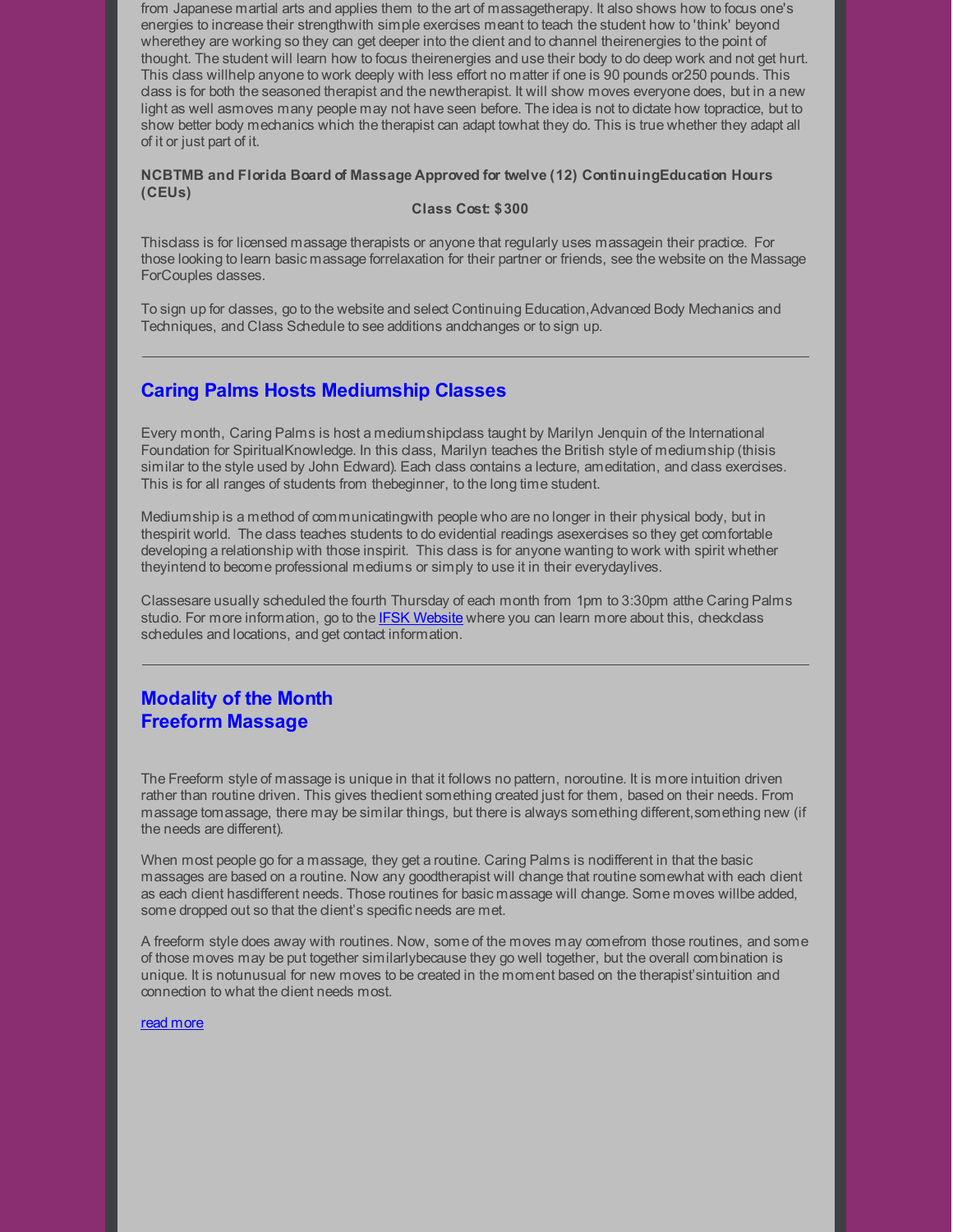

**Freeform [Massage](http://r20.rs6.net/tn.jsp?f=001CfRxCTirCvqtAaR_dWkcKgfgBmiJ9l9QMrFent0hiKfXTZn-1l0uQZI8oEW_9LTApqAIw7NEl_tD8ujxxcYxM2T5Xq1CpLCrL-FyzmtpxL2PSXXO_d52Fk4HNMTunxAAQvVpx35ocZlLTih3GO6jd6UsapxlNxuBRq6IGPt9M7rWxqtbbrYsVw==&c=&ch=)** (Click on picture or description to see video)

# **Brian Offering Readings**

Brian is now doing readings to anyone that wants to sit for one for \$40 for up to one hour. Keep in mind, these are mediumship readings, not psychic readings. If you have an interest, please contact Brian and something can be scheduled. These can also be scheduled from the website.



# **Caring Palms Promise**

**At Caring Palms, we pledge todothe best work we can at every session. We not only dothis to continue toearn your business, but because we believe that you deserve the best care possible** every time you are here. This is true whether it is massage, or energy work, or classes. This is our **promise. This is what we will continue todo.**

# **Forward This Newsletter**

Did you know that Caring Palms offers a Referral Bonus? Forward this newsletter to people you know, and if they come in for a session and give your name, you will get \$5 off your next purchase. And the beauty of this is that it is cumulative. If two people come in, you get \$10 off your next purchase, three people, \$15 off, and so forth. So if you know people that could benefit from any of the services we offer (and everyone can), forward this newsletter to them. If they come in, you will benefit as well.

# **Can We Answer Your Questions?**

You have Questions? Maybe we have answers. Each month, we write articles on a variety of subjects. Is there something that you would like to see us write about? Do you have questions that you'd like answered? Do you have questions on massage? On Reiki? On energy work in general? Submit your questions or requests to [Brian@CaringPalms.com](mailto:brian@caringpalms.com) we will try to see if we can answer them for you.